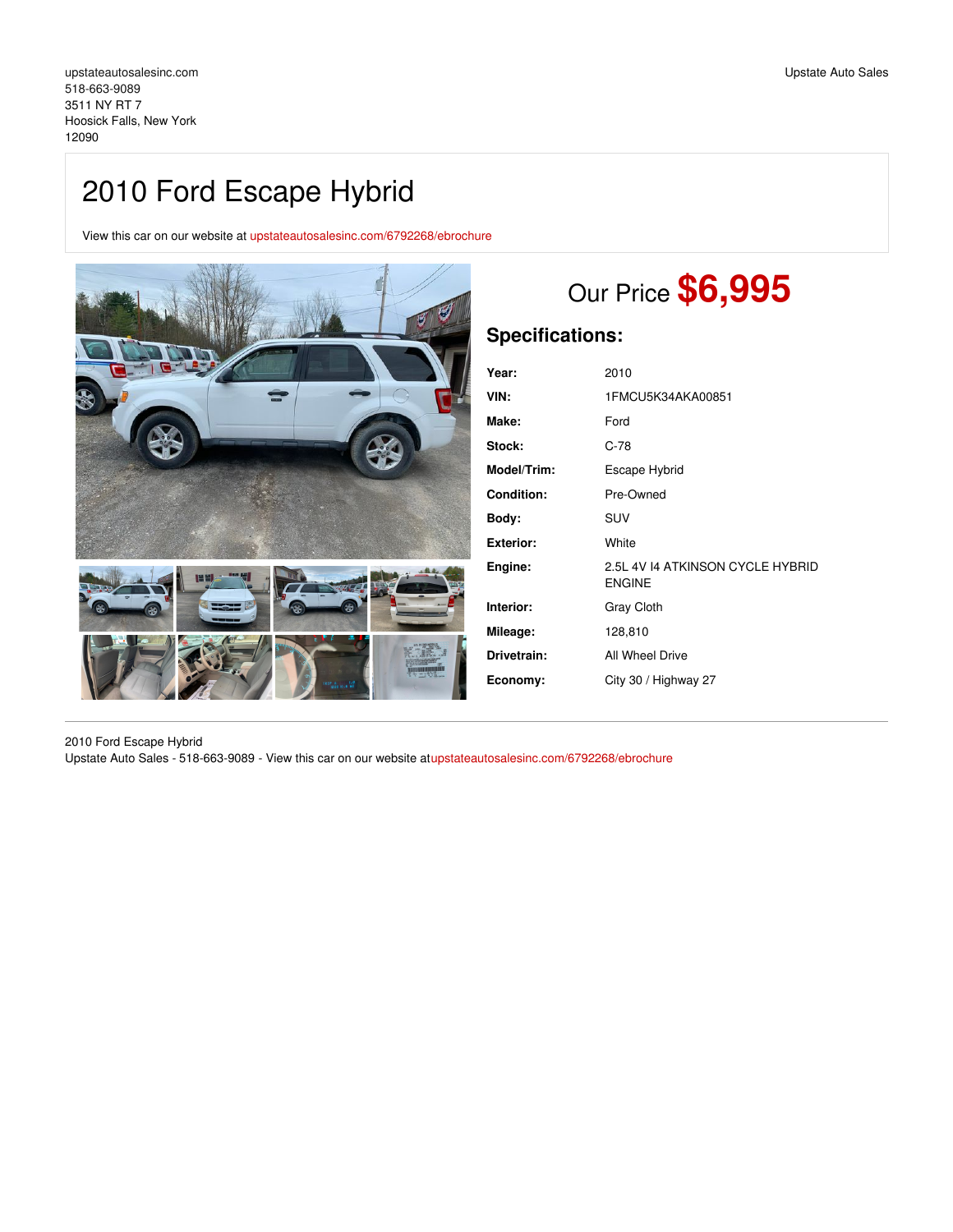

2010 Ford Escape Hybrid

Upstate Auto Sales - 518-663-9089 - View this car on our website a[tupstateautosalesinc.com/6792268/ebrochure](https://upstateautosalesinc.com/vehicle/6792268/2010-ford-escape-hybrid-hoosick-falls-new-york-12090/6792268/ebrochure)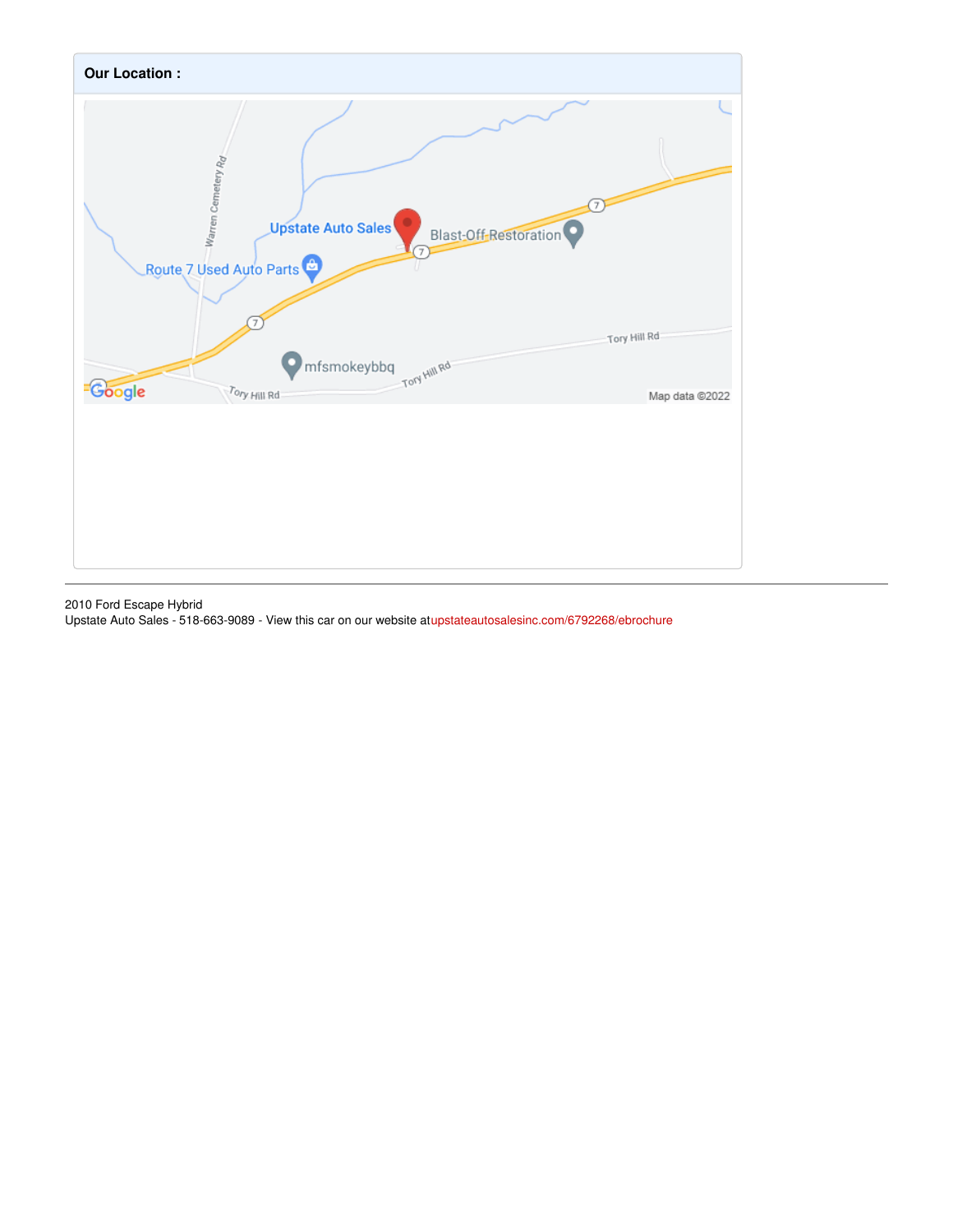# **Installed Options**

## **Interior**

- 110V A/C pwr outlet- 2nd row 60/40 split bench seat -inc: tip-fold-flat latch
- 2nd row coat hook- All-position head restraints- Black center stack- Chrome shift knob
- Driver & front passenger side map pockets
- Dual-zone electronic automatic temp control (DEATC)
- Electrochromic rearview mirror w/microphone
- Floor console -inc: storage bin, removable interior bin, (4) cup holders,
- Front/rear floor mats- Ice blue illuminated gauge cluster- Illuminated entry
- Instrument cluster -inc: message center w/compass, outside temp display
- Leather-wrapped tilt steering wheel w/speed controls & audio controls
- Lighting -inc: center dome lamp, map lights, rear cargo area light- Overhead console
- Premium eco-friendly cloth front bucket seats -inc: 6-way pwr driver seat Pwr locks
- Pwr points -inc: (1) 1st row, (1) 2nd row Pwr windows w/1-touch driver down
- Rear window defroster- Remote keyless entry- SecuriCode keyless entry keypad
- SecuriLock passive anti-theft system (PATS)- Sunvisors w/dual illuminated mirrors

#### **Exterior**

- 16" unique aluminum wheels- Autolamp headlamps
- Black pwr exterior mirrors -inc: integrated blind spot mirror \*Late Availability\*
- Body color front/rear fascias- Body color grille- Body color liftgate- Fog lamps
- P235/70R16 all-season BSW tires- Privacy glass- Rear 2-speed wiper w/washer
- Spare tire, mini space saver- Variable intermittent windshield wipers

### **Safety**

- 110V A/C pwr outlet- 2nd row 60/40 split bench seat -inc: tip-fold-flat latch
- 2nd row coat hook- All-position head restraints- Black center stack- Chrome shift knob
- Driver & front passenger side map pockets
- Dual-zone electronic automatic temp control (DEATC)
- Electrochromic rearview mirror w/microphone
- Floor console -inc: storage bin, removable interior bin, (4) cup holders,
- Front/rear floor mats- Ice blue illuminated gauge cluster- Illuminated entry
- Instrument cluster -inc: message center w/compass, outside temp display
- Leather-wrapped tilt steering wheel w/speed controls & audio controls
- Lighting -inc: center dome lamp, map lights, rear cargo area light- Overhead console
- Premium eco-friendly cloth front bucket seats -inc: 6-way pwr driver seat Pwr locks
- Pwr points -inc: (1) 1st row, (1) 2nd row Pwr windows w/1-touch driver down
- Rear window defroster- Remote keyless entry- SecuriCode keyless entry keypad
- SecuriLock passive anti-theft system (PATS)- Sunvisors w/dual illuminated mirrors

#### **Mechanical**

-

- 2.5L 4V I4 Atkinson Cycle hybrid engine 4-wheel drive- Battery saver feature
- Electric pwr assisted steering (EPAS)
- Electronically controlled continuously variable transmission- Front disc/rear drum brakes
- Regenerative braking system- Wheel nut wrench & jack

# **Option Packages**

## **Factory Installed Packages**

2.5L 4V I4 ATKINSON CYCLE HYBRID ENGINE